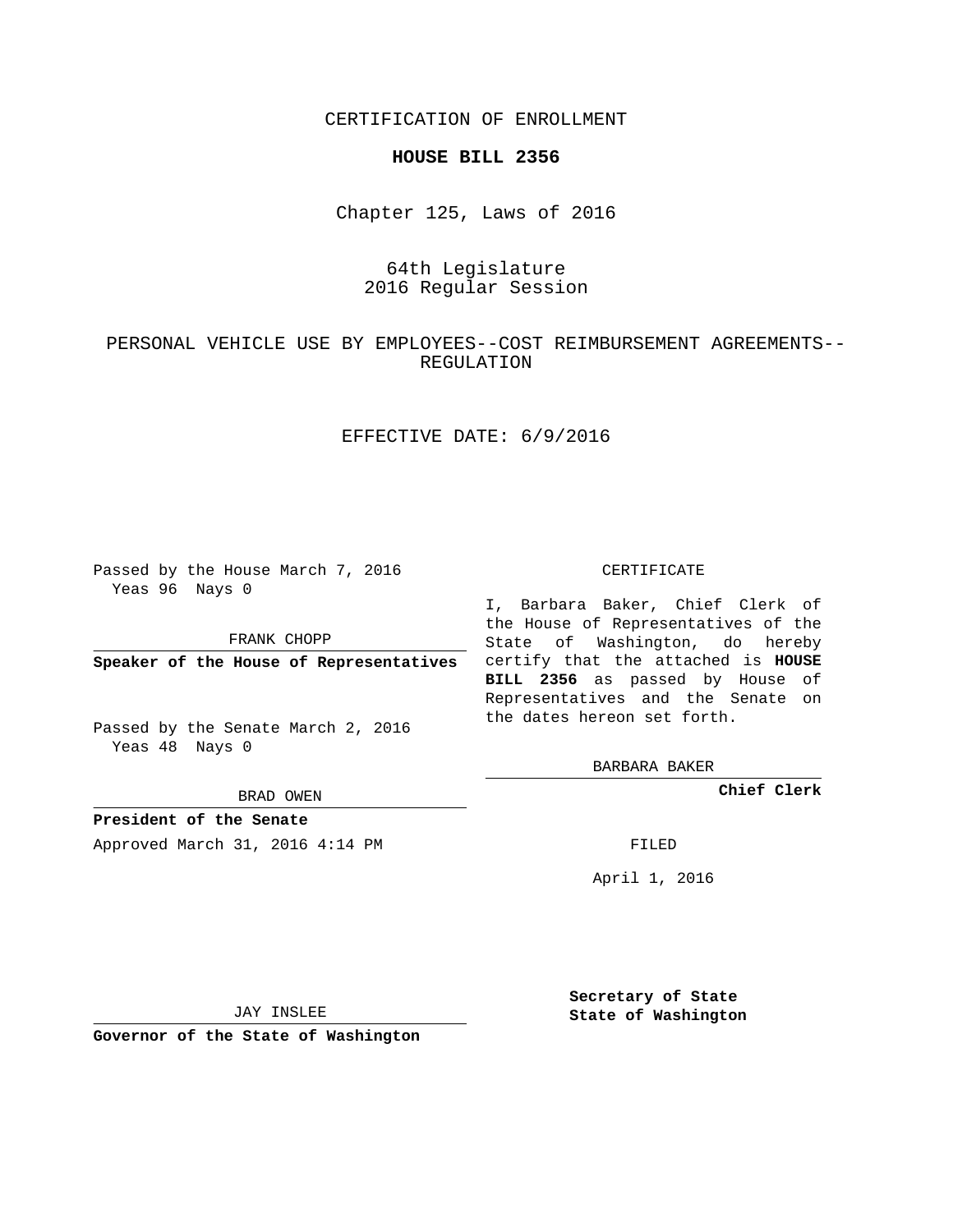### **HOUSE BILL 2356**

AS AMENDED BY THE SENATE

Passed Legislature - 2016 Regular Session

## **State of Washington 64th Legislature 2016 Regular Session**

**By** Representatives Kirby and Vick

Prefiled 01/05/16. Read first time 01/11/16. Referred to Committee on Business & Financial Services.

1 AN ACT Relating to employer agreements to reimburse certain 2 employee costs for the use of personal vehicles for business 3 purposes; and reenacting and amending RCW 48.110.015.

4 BE IT ENACTED BY THE LEGISLATURE OF THE STATE OF WASHINGTON:

# 5 **Sec. 1.** RCW 48.110.015 and 2006 c 274 s 2 and 2006 c 36 s 16 are 6 each reenacted and amended to read as follows:

(1) The following are exempt from this title:7

- 8 (a) Warranties;
- 9 (b) Maintenance agreements;
- 10 (c) Service contracts:
- 11 (i) Paid for with separate and additional consideration;

12 (ii) Issued at the point of sale, or within sixty days of the 13 original purchase date of the property; and

14 (iii) On tangible property when the tangible property for which 15 the service contract is sold has a purchase price of fifty dollars or 16 less, exclusive of sales tax<sub>j and</sub>

17 (d) Agreements whereby a third party contracted by an employer 18 provides mileage reimbursement and incidental maintenance and repairs 19 to the employer's employees for personal vehicles used for business 20 purposes, provided that such agreement does not provide 21 indemnification or repairs for a loss caused by theft, collision,

p. 1 HB 2356.SL